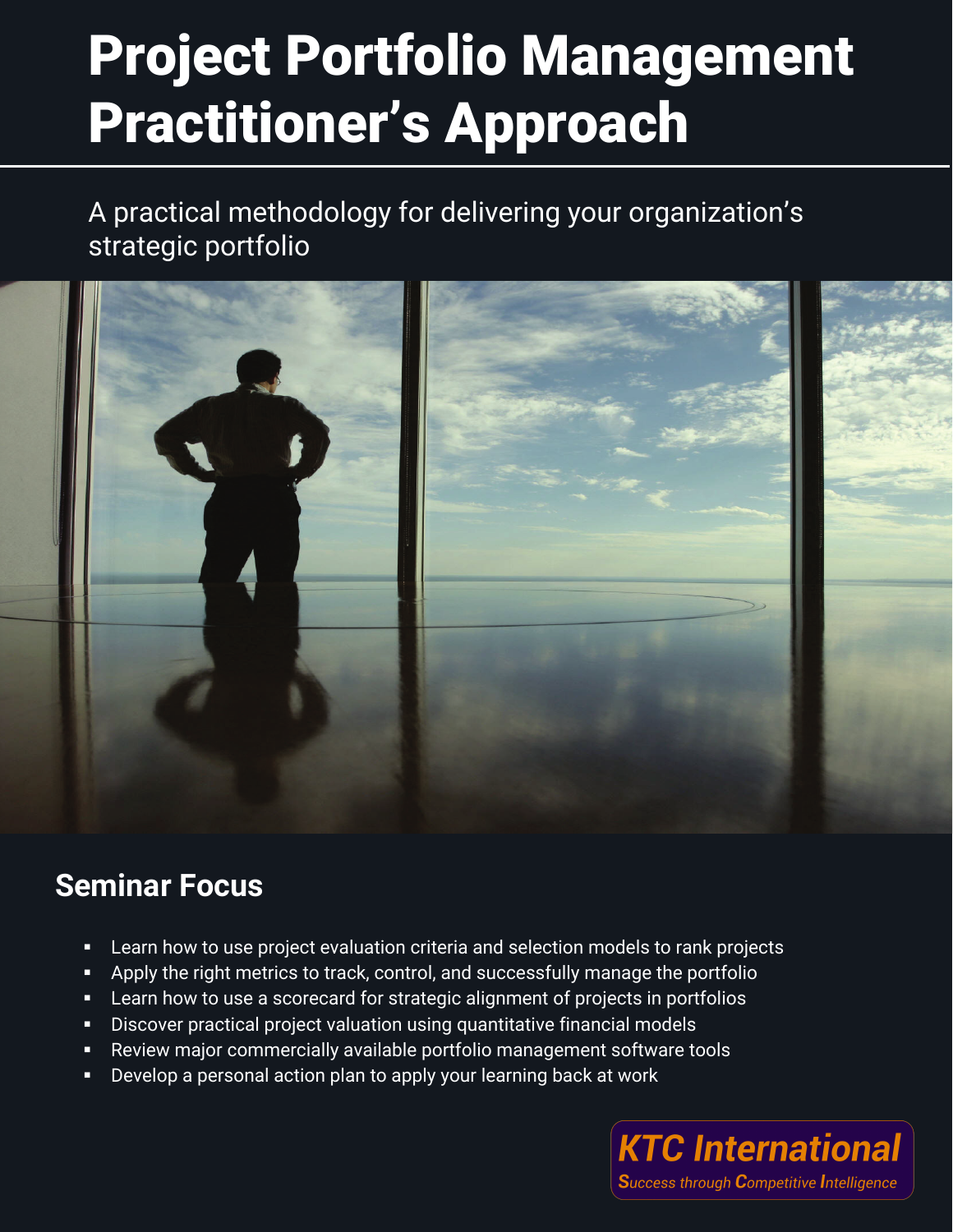#### **Overview**

#### **Why are so many of today's technology projects "dead on arrival"? Maybe we are selecting the wrong projects for investment**

Why are resources our most common "bottle neck"? Perhaps we don't understand our project priorities. Why do so many projects turn into "money pits"? Maybe we don't know when to terminate them. This seminar provides you with the tools and techniques that will help you select the right projects for investment, prioritize them against the other projects competing for the same pool of resources, terminate them when they don't meet the target objectives, and complete them successfully to meet organizational goals. This "how to" seminar introduces an integrated project portfolio management methodology that will help you meet your organizational goals and maximize business value. The focus of this seminar is a management framework called Portfolio Scorecard (PSC) that directly links business strategy to desired results – an ideal fit to measure, manage, and maximize the performance of a project portfolio.PSC can be easily integrated into a Balanced Scorecard (BSC) if your organization is already using such a system. PSC promotes strategic alignment and eliminates projects that have little or no strategic value. Furthermore, it provides a metrics-driven discipline for assessment, prioritization, selection, tracking, and management of projects in a portfolio. Through case studies and real world examples you will learn how to enhance business value and return on investment through managing projects in a portfolio using a scorecard approach.

#### **Benefits of Attendance**

#### **This seminar will focus on a management framework called "Portfolio Scorecard" that directly links business strategy to desired results ~ to measure, manage and maximize the performance of a project portfolio**

Consequently, progressive companies and their executives should be aware of the importance of identifying potential benefits, involving and getting commitment of stakeholders and set up the proper structures to deliver the benefits. This seminar will explain these processes and more specifically:

- Discuss the four building blocks of portfolio management and an overall project portfolio management (PPM) methodology.
- Learn how to introduce a portfolio scorecard (PSC) that synthesizes and integrates the numerous and complex metrics related to different portfolio management processes into one framework.
- Illustrate how PSC can be integrated into a Balanced Scorecard, a strategic management framework many organizations are already using.
- Learn how the Initial Project Assessment (IPA) and Mid Project Assessment (MPA) processes can be implemented.
- Present quantitative techniques to objectively assess a project for its own merit and its relative merit against other projects.
- Build a business case for each project and prioritize projects based on strategic fit, risks, opportunities, and other key criteria. Also use weighted scoring models
- to quantify project intangible benefits.
- Apply proper criteria to reprioritize projects when resources become limited or determine when a project no longer serves its purpose.

#### **Who Should Attend**

- Program and portfolio managers that are involved in evaluation, selection and termination of projects
- PMO managers and senior managers responsible for initiating or streamlining program and portfolio management processes
- Project managers that work closely with program or portfolio managers in evaluating projects

#### **This course is in line with PMBOK** 7<sup>th</sup> Edition and makes the participants eligible for 24 PDUs.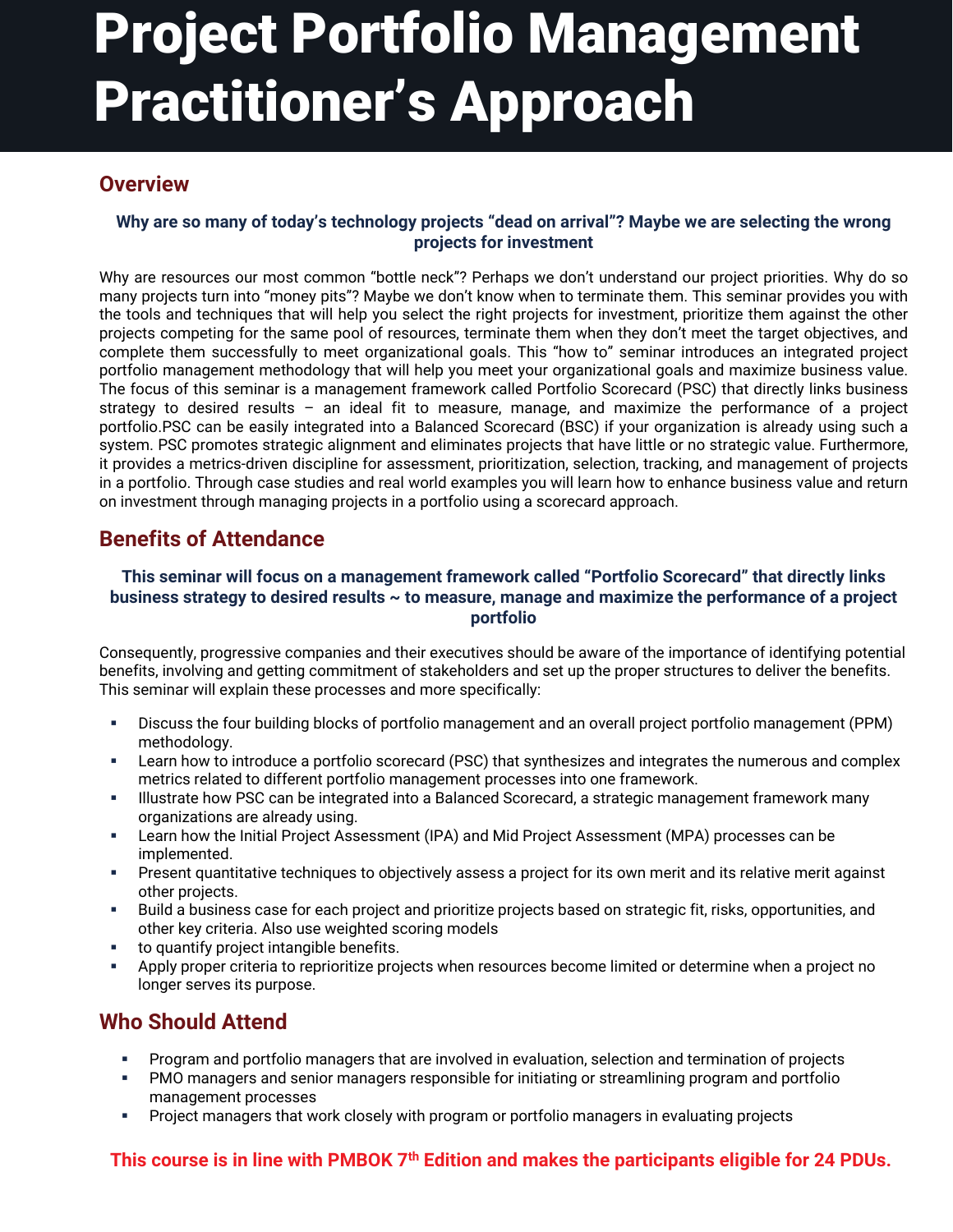### **Course Topics**

### **DAY 1**

#### **INTRODUCTION TO PORTFOLIOS**

- Definitions: Projects, Programs, & Portfolios
- Why Project Portfolio Management (PPM)?
- **PPM Discipline Today**

#### **PPM METHODOLOGY**

- **EXEC 1** Life Cycle of Portfolio Components
- Funnel & Filters®: A Portfolio Representation
- **PPM Phases and Processes**

#### **UNDERSTANDING PORTFOLIO DESIGN**

- **Basic Portfolio Theory**
- **Portfolio Comparison: Financial vs. Project**
- **Portfolio Design Building Blocks**

#### **PORTFOLIO DESIGN PROCESSES**

- **Strategic Alignment**
- **•** Portfolio Balancing
- **•** Criteria Selection
- **Tools Identification**

#### **DAY 3 BUILDING A PORTFOLIO SCORECARD (PSC)**

- PSC Template
- **Spider Charts**
- **Bubble Diagrams**
- Dashboards
- **PPM Software**

#### **HOW TO CONSTRUCT PORTFOLIOS**

- **Portfolio Construction Processes**
- **Project Identification**
- **Project Categorization**

#### **DAY 2 PPM TOOLS & TECHNIQUES**

#### **Non-numeric Models**

- Numeric Models
- Scoring Models
- **Scorecards**

#### **FINANCIAL MODELS EXPLAINED**

- **Net Present Value**
- Discounted Cash Flow Analysis
- **Decision Tree Analysis**
- Monte Carlo Simulation
- Real Options Analysis
- Challenges with Financial Modeling

#### **HOW TO USE SCORING MODELS**

- Unweighted Scoring Models
- Weighted Scoring Models
- **Ranking Models**
- **Project Assessment**
- **•** Project Prioritization
- **•** Project Screening
- **•** Project Selection
- **•** Project Business Plan

#### **CONTROLLING PORTFOLIOS**

- **PPM Control Processes**
- **Nid Project Assessment**
- **Why Terminate a Project?**
- **•** Portfolio Redistribution
- **Portfolio Assessment**